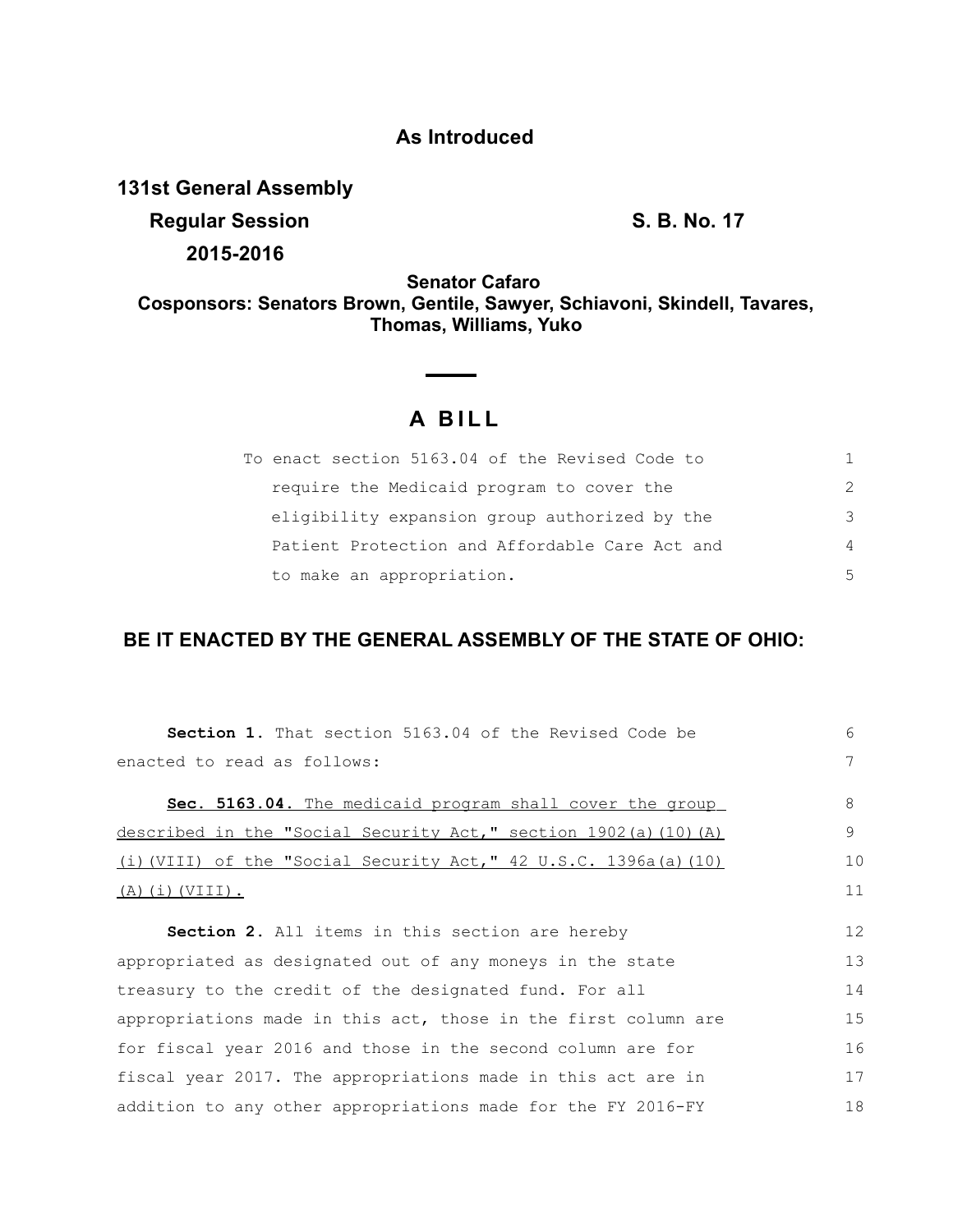|                                                                | 2017 biennium.                                                   | 19 |
|----------------------------------------------------------------|------------------------------------------------------------------|----|
|                                                                | Appropriations                                                   | 20 |
|                                                                | MCD DEPARTMENT OF MEDICAID                                       | 21 |
|                                                                | General Revenue Fund                                             | 22 |
|                                                                | \$0<br>GRF 651525 Medicaid/<br>\$245,000,000                     | 23 |
|                                                                | Health Care                                                      | 24 |
|                                                                | \$0<br>\$245,000,000<br>TOTAL GRF General                        | 25 |
|                                                                | Revenue Fund                                                     | 26 |
|                                                                | Federal Special Revenue Fund Group                               | 27 |
|                                                                | 3F00 651623 Medicaid<br>$$4,450,000,000$ $$4,655,000,000$        | 28 |
|                                                                |                                                                  |    |
|                                                                | Services -                                                       | 29 |
|                                                                | Federal                                                          | 30 |
|                                                                | $$4,450,000,000$$ $$4,655,000,000$<br>TOTAL Federal Special      | 31 |
|                                                                | Revenue Fund Group                                               | 32 |
|                                                                | $$4,450,000,000$$ $$4,900,000,000$<br>TOTAL ALL BUDGET FUND      | 33 |
|                                                                | <b>GROUPS</b>                                                    | 34 |
|                                                                | MEDICAID/HEALTH CARE                                             | 35 |
|                                                                | Of the foregoing appropriation item 651525,                      | 36 |
|                                                                | Medicaid/Health Care, \$245,000,000 in fiscal year 2017 shall be | 37 |
|                                                                | used for the purpose of section 5163.04 of the Revised Code.     | 38 |
|                                                                | Such appropriation shall account for the state share of Medicaid | 39 |
| coverage for the population described under section 5163.04 of |                                                                  | 40 |
|                                                                | the Revised Code.                                                | 41 |
|                                                                | MEDICAID SERVICES - FEDERAL                                      | 42 |